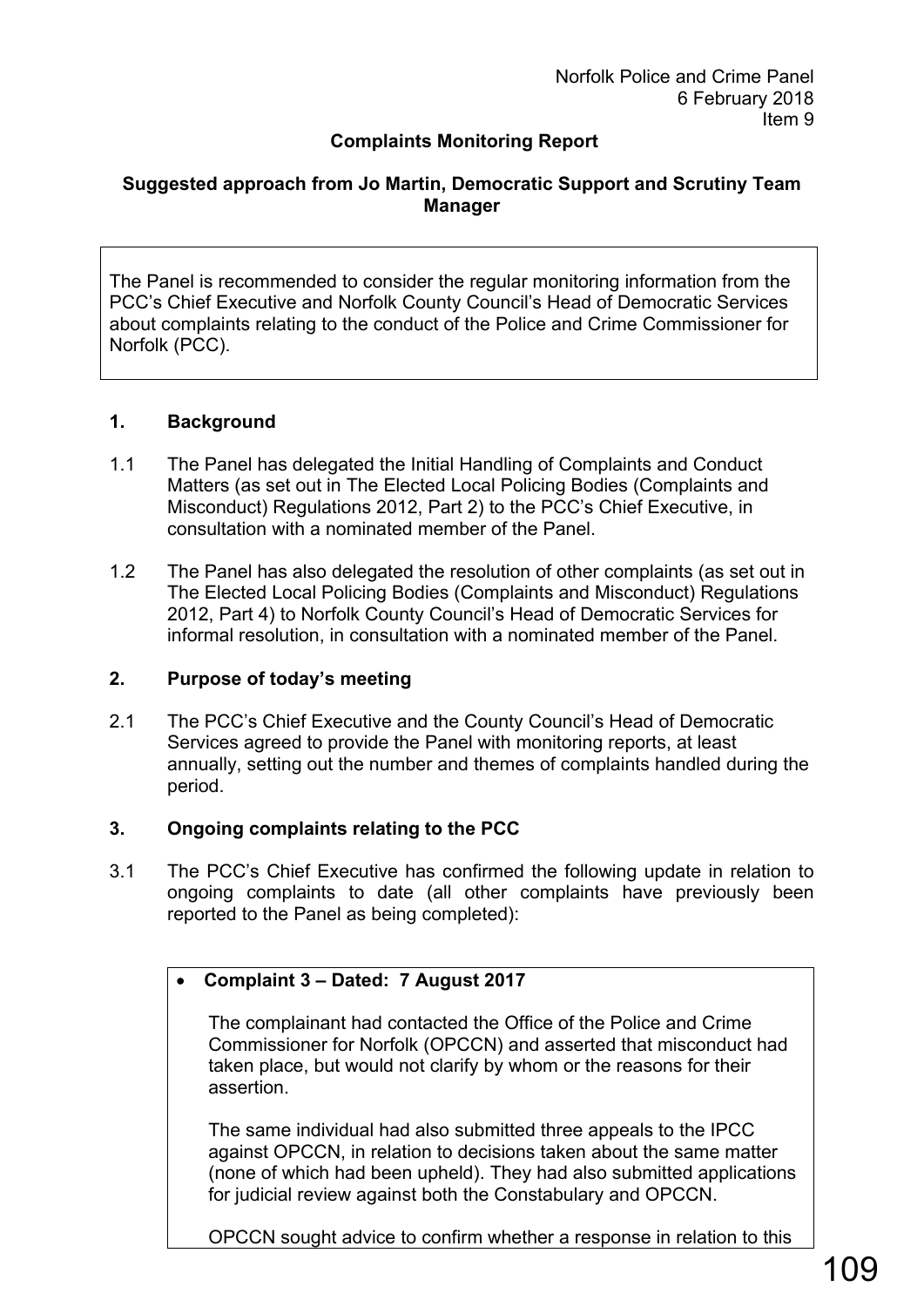latest complaint would impede or impact the judicial review process that was underway. Having received confirmation that it would not, the complainant was advised that their complaint would be recorded but no further action would be taken.

**Completed.**

## • **Complaint 4 – Dated: 17 August 2017**

The complainant claimed misconduct by the PCC, alleging that he had refused to allow the Eastern Daily Press to publish photographs of wanted criminals for fear of violating their human rights.

It was determined that there was no conduct issue to address in relation to the PCC.

The complainant was advised that release of such information to the media was not a matter for the PCC, but for the Chief Constable. The PCC was satisfied that the force had followed the correct procedure by not identifying the suspects - it had been an appropriate exercise of the Chief Constable's operational discretion.

**Completed.**

#### • **Complaint 5 – Dated: 14 October 2017**

The complainant claimed misconduct by the PCC, because they believed their correspondence to him had been ignored.

The complainant had been advised in 2016 that the PCC could not assist him with the matter being referred to, and that no further response would be provided.

The complainant was reminded of this fact and advised that no further action would be taken in relation to his complaint.

**Completed.**

## • **Complaint 6 – Dated: 15 November 2017**

The complainant claimed misconduct by the PCC, because in their view he had not abided by his code of conduct when making public comments about the proposed loss of the PCSO role in Norfolk.

The complaint was recorded, and referred to NCC's Head of Democratic Services in order to secure informal resolution. As a result of this process, the PCC wrote directly to the complainant and offered an apology.

**Completed.**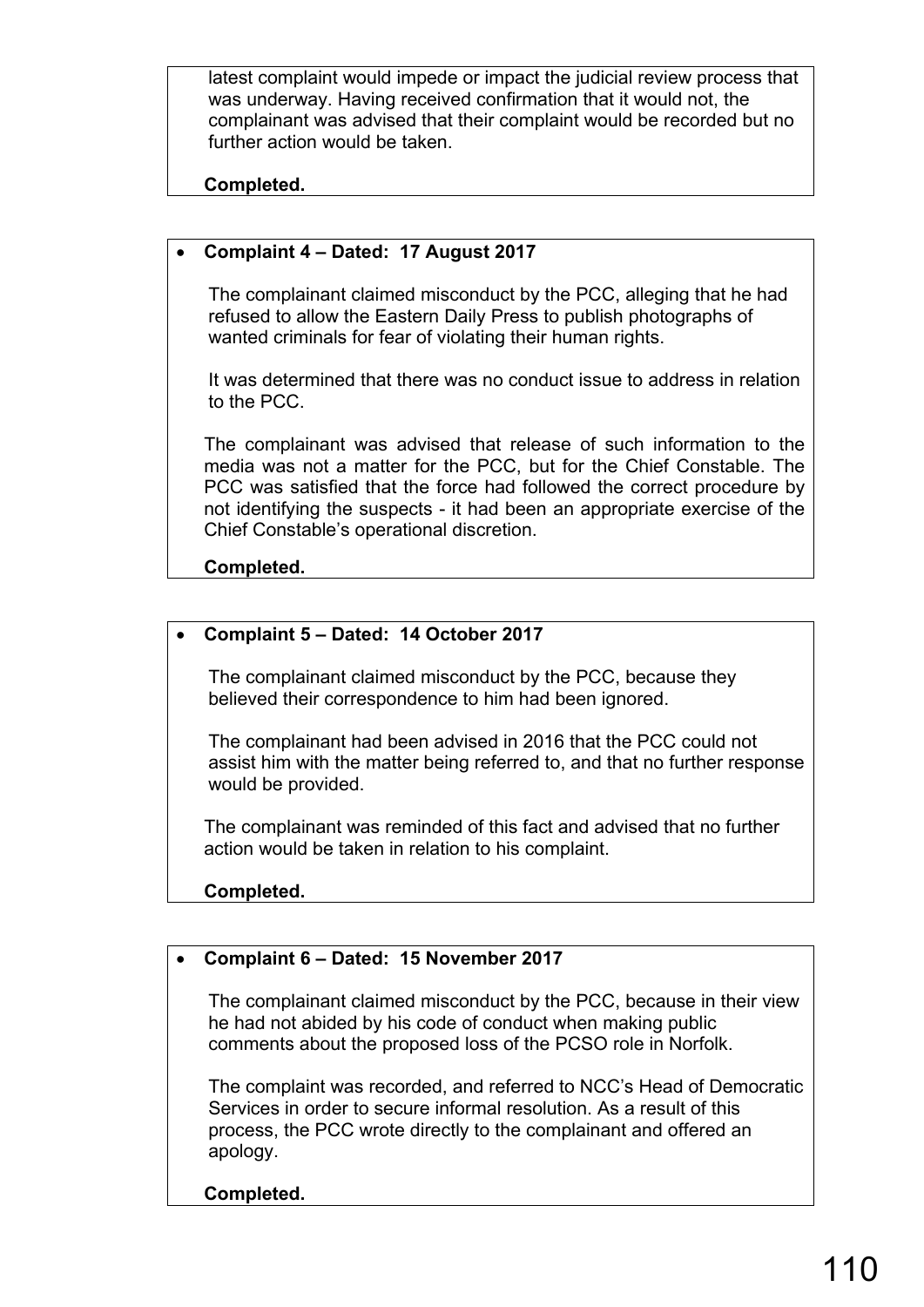## • **Complaint 7 – Dated: 22 November 2017**

The complainant claimed misconduct by the PCC, owing to his public comments about the proposed loss of the PCSO role in Norfolk.

The complaint was recorded, and referred to NCC's Head of Democratic Services in order to secure informal resolution. As a result of this process, the PCC wrote directly to the complainant and offered an apology.

**Completed.**

# **4. OPCCN Freedom of Information Requests**

- 4.1 As background information for the Panel, the PCC's Chief Executive has also confirmed that since the Panel's last monitoring report (February 2017), 15 FOI (Freedom of Information) requests have been received. The main themes of the FOI requests are:
	- Departures
	- Total cost of OPCCN 2016/17
	- Support for Victims of Rape and Sexual Assault
	- Bullying
	- Lantern Project
	- Expenditure by Supplier January 2017 to March 2017
	- PCC Spend on Victims Services/Sexual Violence/Domestic Violence **Services**
	- Dealings with the Lantern Project
	- Delegation of PCC Duties/Published Reports and Recommendations
	- Subject Access Requests
	- Expenditure over £500 April 2017 onwards
	- Sexual Harassment
	- Conservative Party Conference 2017
	- Cost of OPCCN to Taxpayer
	- Misconduct
- 4.2 One internal review was requested in relation to the 'Delegation of PCC Duties/Published Reports and Recommendations' FOI.
- 4.3 The PCC's Chief Executive will attend the meeting to respond to any questions that the Panel may have.

## **5. Complaints and FOI requests relating to the Panel**

5.1 Norfolk County Council's Head of Democratic Services has confirmed the following update in relation to ongoing complaints to date:

## • **Complaint 3 – Dated: 26 January 2017**

The individual wished to complain that their submission of a public question, for response at the 26 September 2017 Norfolk Police & Crime Panel meeting, had been ignored.